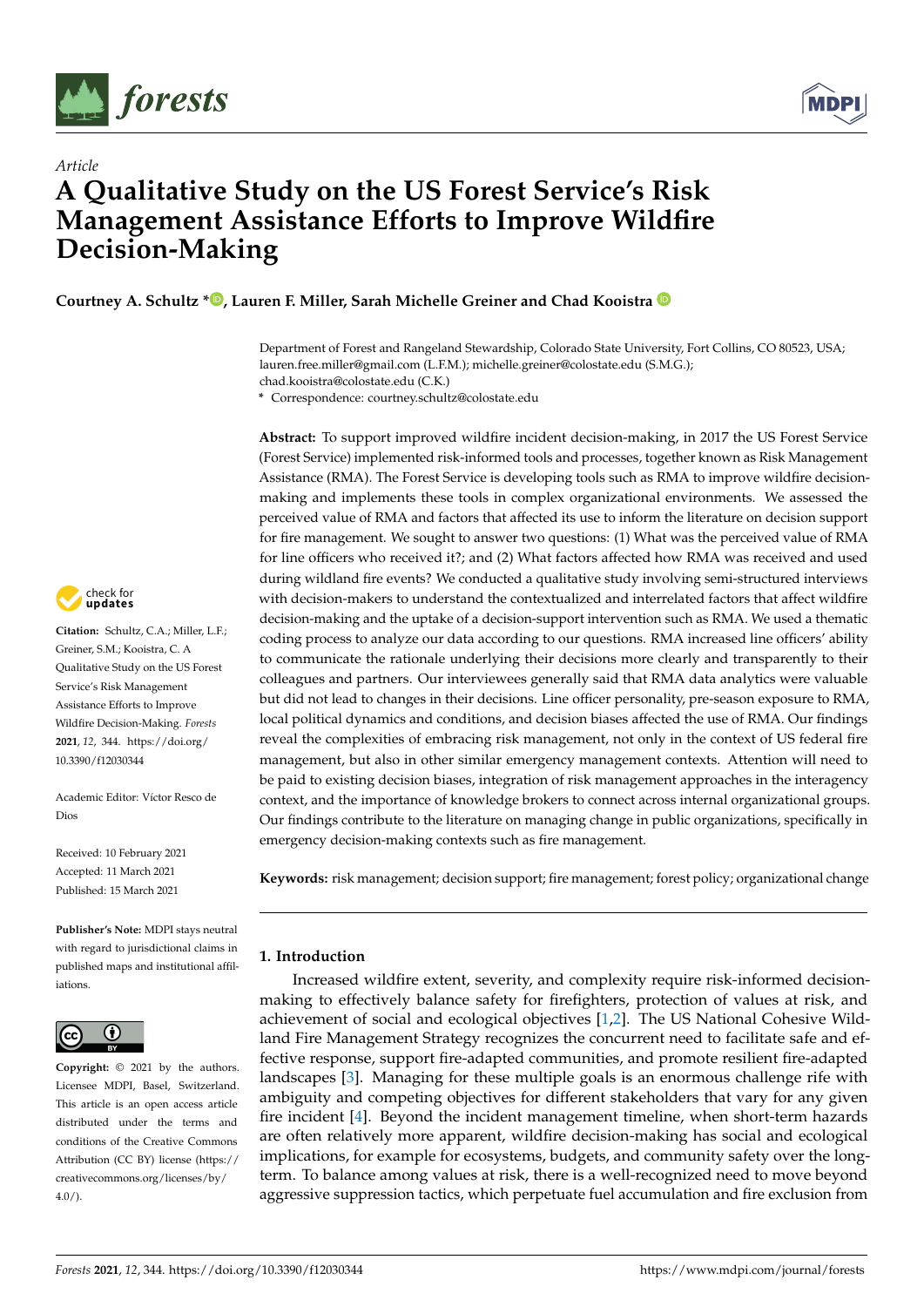fire-prone ecosystems [\[2\]](#page-10-1). At present, US Forest Service (Forest Service) fire management and decision-making prioritizes short-term over long-term risks [\[5](#page-10-4)[,6\]](#page-10-5). Changing this will require updating leadership direction, incentives, and other agency institutions to promote more long-term considerations [\[4\]](#page-10-3).

Fire management also presents tremendous risk management challenges related to the deployment of resources. As a result of increased expenditures directed towards wildland fire response, the Forest Service, the largest fire-management organization in the United States, faces ballooning fire-management expenses that comprise around two thirds of the agency's budget and compromise all other aspects of the agency's mission, necessitating increased vigilance about resource expenditures  $[7,8]$  $[7,8]$ . At the same time, in the face of the tragic loss of firefighters' lives, federal agencies have been forced to reflect on and redouble efforts to ensure the safe engagement of firefighters and reduction of unjustifiable risks to their lives and wellbeing [\[9\]](#page-11-2).

In summary, fire management requires balancing multiple considerations over multiple time frames, in a world where short-term fire exclusion is both beneficial and problematic, and where decision-makers consistently face pressures to focus on short-term, rather than long-term objectives [\[4\]](#page-10-3). Together, these considerations have invigorated the exploration of more strategic, risk-informed innovations to support decision-makers during wildfire incident response [\[10\]](#page-11-3). Risk management is grounded in an analytical and proactive approach that aims to explicitly identify goals and incorporate long-term considerations into decisions to respond to immediate threats. Principles include integrating risk management into all organizational processes; accounting for uncertainty; problem solving in a systematic, structured, and timely fashion; using best available data for decision-making; adapting processes for contextual variability; encouraging transparency and inclusiveness; adapting and responding to change; and promoting continual improvement [\[11\]](#page-11-4).

In the context of wildfire incident response (i.e., the development of a response strategy and tactics during an active fire incident), strategic risk management informs planning and decision-making to improve safety and effectiveness [\[1](#page-10-0)[,11\]](#page-11-4). In practice, line officers (i.e., personnel with decision-making authority) and other fire managers using a risk management approach would follow a structured process that fosters communication, helps evaluate tradeoffs, and improves transparency [\[12\]](#page-11-5). Embedding data-driven analytics into the risk management process supports decision-making during incidents by providing more operationally relevant and empirically credible information [\[11\]](#page-11-4). Some examples of fire analytics include weather forecasts, safety zones, and escape routes, suppression difficulty maps, and fire control location probabilities. Incorporating analytics does not replace making real-time adjustments based on human judgement but can inform more strategic response decisions. Infusing risk management in the fire-management system has potential to enhance decision-making, improve wildfire response safety and effectiveness, and usher in a needed change in US wildfire management [\[13\]](#page-11-6).

# *1.1. Risk Management in the US Forest Service*

In 2016, the Forest Service Executive Leadership Team introduced *Life First*, making a commitment to prioritize firefighter safety and minimize unnecessary exposure [\[14\]](#page-11-7). In response to this direction, Forest Service wildland fire leaders launched Risk Management Assistance teams to provide decision support grounded in risk management principles to line officers and fire managers. The Risk Management Assistance Teams (RMAT), formed in 2016, subsequently abbreviated their name to Risk Management Assistance (RMA). RMA teams traveled to certain wildfires during 2017 and 2018 to augment analytical capacity for enhanced risk-informed decision-making. RMA teams provided on-the-ground support and virtual assistance to line officers acting as Agency Administrators (AAs) on fires, and used various tools and analytical products to improve decision-making and increase accountability of resources on wildfire. These tools include incident timelines, hazard maps, suppression difficulty index assessments, identification of potential control locations, and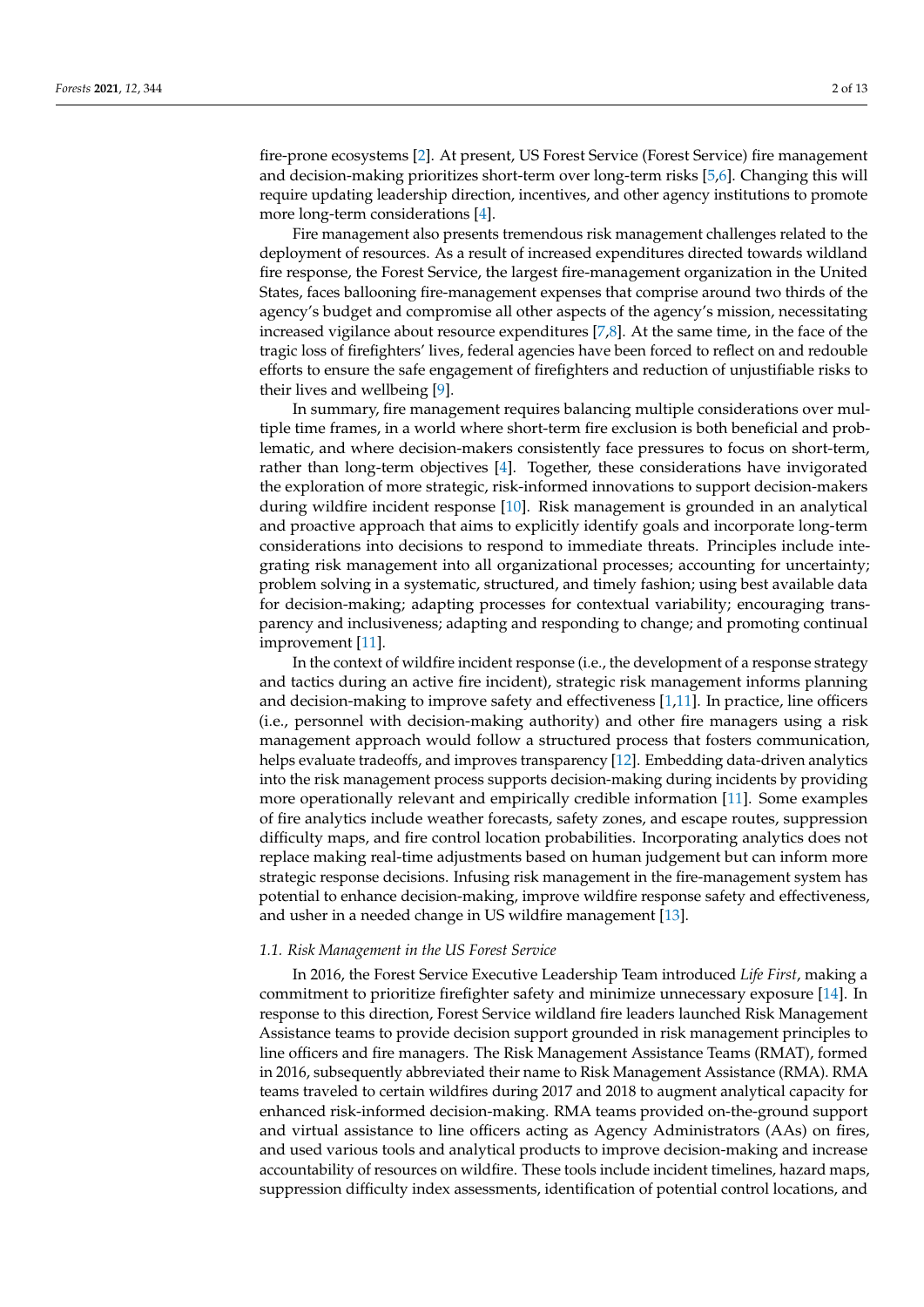risk trade-off analysis exercises (see Table [1\)](#page-2-0). During the first two years of operations, RMA teams traveled to fires nationwide at the requests of the AAs and occasionally as a result of encouragement by leadership at Forest Service Regional Offices (administrative units that oversee multiple national forests across multiple states). RMA shifted to a fully virtual mode of assistance in 2019 and 2020; this was unrelated to COVID-19. RMA support has increased steadily over these first four years, providing assistance to 11 incidents in 2017 (all onsite) and to 66 incidents in 2020 (all virtual) [\[15\]](#page-11-8). Although the call for improved data and science to support wildfire response decision-making is not new, the RMA approach was a novel attempt to expose line officers to a greater depth of knowledge, expand their ability to use risk management principles and analytics, and support their ability to effectively balance experiential knowledge and judgement with the best available data and analytics in decision-making.

**Table 1.** Most common RMA tools and analytical products offered. Adapted from [\[15\]](#page-11-8).

<span id="page-2-0"></span>

| <b>Tool Name</b>                                                      | <b>Description of Tool</b>                                                                                                                                                                                                                                                                                                                                                                                                                                                                                                                 |
|-----------------------------------------------------------------------|--------------------------------------------------------------------------------------------------------------------------------------------------------------------------------------------------------------------------------------------------------------------------------------------------------------------------------------------------------------------------------------------------------------------------------------------------------------------------------------------------------------------------------------------|
| <b>Incident Timeline</b>                                              | Helps justify and visually display key decisions and resource use throughout a fire event. Sample<br>information includes fire size, cost/expenditures, number of personnel, percent containment, directed<br>strategy, relative risk assessment, assigned incident management team, structures threatened/destroyed,<br>and decision status.                                                                                                                                                                                              |
| Resource Timeline<br>(added after 2018)                               | Similar to the incident timeline but displays the specific type of resources (such as camp crews, dozers,<br>masticators, helicopters, and water tankers) by date. It also includes fire size, cost to date, number of<br>personnel, and percent containment.                                                                                                                                                                                                                                                                              |
| Management Direction<br>Alignment Table                               | Helps decision-makers ensure that incident objectives, Wildland Fire Decision-Support System course of<br>action, leader's intent, and the incident action plan align with the unit's land and resource management<br>plan(s). Sample categories or emphasis areas include general fire management, safety/risk management,<br>cultural resources, infrastructure/private property, smoke, silviculture/vegetation ecology,<br>wildlife/fisheries, soils, range, wilderness, and watershed.                                                |
| Course of Action,<br>Trade-off Analysis<br>Exercise                   | Provides the framework for helping decision-makers systematically consider tradeoffs around different<br>fire-management strategies; supports selecting an appropriate course of action based on ratings of risks<br>to firefighters, public safety, and other values identified by decision-makers.                                                                                                                                                                                                                                       |
| <b>Aviation Use Summary</b>                                           | Helps decision-makers quantify and track aviation use on a fire. It spatially tracks the use of different<br>types of aircraft, including helicopters, large air tankers, and scoopers. The information displayed can<br>track the use of retardant and help guide subsequent analysis of the associated environmental impacts.                                                                                                                                                                                                            |
| <b>Suppression Difficulty</b><br>Index (SDI) Map                      | Displays how complex wildfire-related operations may be based on factors such as modeled fire<br>behavior, responder mobility, available fuel breaks, and time to create line. Higher values on the SDI<br>scale indicate more hazardous situations or areas $[16]$ .                                                                                                                                                                                                                                                                      |
| <b>Potential Control</b><br>Locations (PCL) Map                       | Shows the likelihood of fire stopping in a given area based on historical fire perimeters and other model<br>drivers (such as fuel transitions, road networks, rate of spread, and suppression difficulty). Higher<br>probabilities indicate better containment opportunities under current fire conditions [16,17].                                                                                                                                                                                                                       |
| Season-ending<br>Analysis (added after<br>2018)                       | Describes the probability of a season-ending event, such as pulses of rain or snow, lower temperatures,<br>and higher relative humidity.                                                                                                                                                                                                                                                                                                                                                                                                   |
| Mop-up Hazard Map<br>(known as the Snag<br>Hazard Map before<br>2019) | Helps reduce firefighter exposure and costs by identifying hazardous conditions (slopes, overstory<br>vegetation) to avoid. Fire intensity data also helps prioritize areas for mop-up. Snag hazard is estimated<br>using a mathematical relationship between Forest Inventory plot data and landscape characteristics [18].                                                                                                                                                                                                               |
| Ground Evacuation<br>Map and Injury/Illness<br>Information            | Provides travel time estimates from different locations in the proximity of a fire to the nearest care facility.<br>It accounts for considerations such as road availability or conditions, slope, vegetation type, and driving<br>speeds. These maps can also include updated information about injuries and illnesses associated with<br>the fire.                                                                                                                                                                                       |
| <b>Exceedance Probability</b><br>Curves                               | Uses information from regional Quantitative Wildfire Risk Assessments (QWRA) and Fire Spread<br>Probability (FSPro) outputs to estimate the probability of a fire reaching highly valued resources within a<br>given time period. The curves allow for the comparison of incidents relative to one another regarding<br>likely outcomes (positive and negative), such as which fires in a given time frame have the highest<br>likelihood of loss or ecological benefit. The information helps prioritize resources based on risk [19,20]. |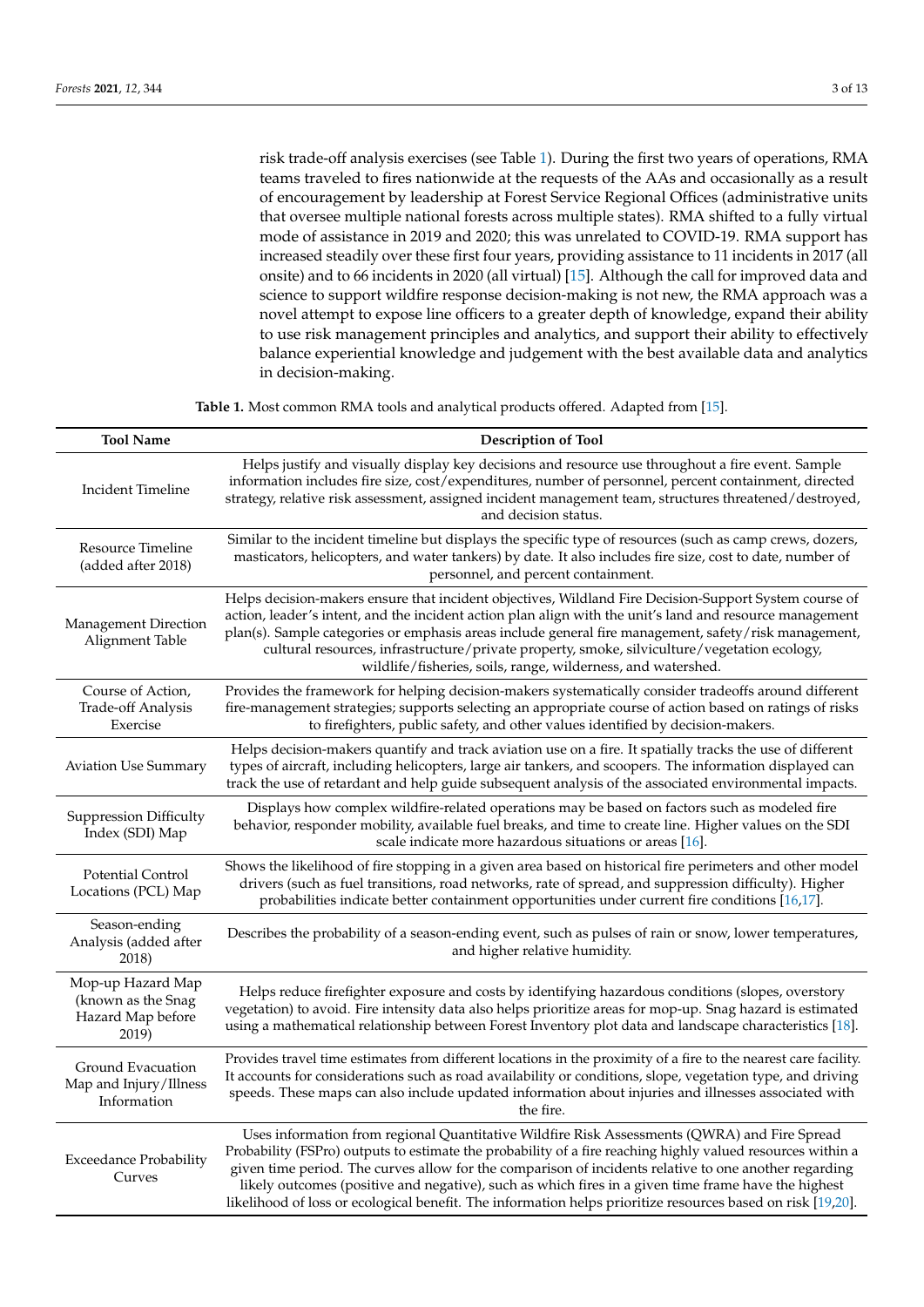The Forest Service is currently expanding its risk-informed decision-support toolbox with the emergence of multiple recent and updated initiatives. For example, some forests are developing Potential [wildland fire] Operational Delineations (PODs), a spatial summary of areas on the landscape likely to hold fire, to help coordinate wildfire operations and summarize risk ahead of the fire season [\[21,](#page-11-14)[22\]](#page-11-15). PODs use some of the same analytical tools as RMA. A recent exploration of the Wildland Fire Decision-Support System (WFDSS) reports that the utility of the System to support risk-informed decision-making could be improved by incorporating prefire planning tools such as PODs [\[23\]](#page-11-16). Other examples of Forest Service initiatives that are focused on improving decision-making and coordination include the Shared Stewardship Strategy [\[24\]](#page-11-17), Scenario Investment Planning [\[25\]](#page-11-18), the National Cohesive Wildland Fire Management Strategy [\[26\]](#page-11-19), and the Wildfire Risk to Communities mapping effort [\[20\]](#page-11-13). It remains to be seen if and how these initiatives will be integrated, but it is worth noting a general trend towards improving strategic decision-making based on improved coordination, communication, and integration of science and data analytics.

## *1.2. Managing for Organizational Change*

Public organizations, such as the Forest Service, are often working in complex environments with ambiguous goals, high levels of risk and uncertainty, and stakeholders or political overseers with disparate priorities [\[27\]](#page-11-20). In such organizations, managers face pressures of legitimacy more than those of efficiency, and often rely on a mixture of old and new processes and technologies [\[28\]](#page-11-21). Over the last few decades, there has been a growing emphasis on efficiency and performance assessment in public organizations; lessons from the private sector and a greater emphasis on risk management to promote efficiency, improve decisions, and increase transparency reflect this trend [\[28\]](#page-11-21).

Many public organizations face environments thick with rules, which can make change difficult to achieve or to track, particularly in large, multi-level organizations with ambiguous or competing goals [\[29](#page-11-22)[,30\]](#page-11-23). In such organizations, many factors affect efforts to promote organizational or policy change. For any organization intervention such as RMA, both the content of change efforts and the process of implementing them matter [\[29\]](#page-11-22).

Multiple factors will affect the reception and use of new processes and sources of information for decision support. Variables include how data are presented and interpreted and by whom, characteristics and relationships of the individuals who are intended to use or benefit from an intervention, structural factors that are pervasive throughout an organization, such as incentives or communication about goals, and other more local contextual factors, such as local biophysical characteristics or local collaborative stake-holders groups that affect practice [\[31](#page-11-24)[–34\]](#page-12-0). In the case of new scientific tools in particular, acceptance and integration of analytic tools and approaches into practice takes more than technologic solutions [\[11\]](#page-11-4). As Shah et al. (2012) write, "Investments in analytics can be useless, even harmful, unless employees can incorporate that data into complex decisionmaking" [\[35\]](#page-12-1) (p. 23). Often in such cases there is a need for people, sometimes referred to as boundary spanners or knowledge brokers, who can work across organizational levels and at the science-management boundary to facilitate integration of science into decision processes [\[31,](#page-11-24)[36\]](#page-12-2).

At the individual level, line officers (i.e., agency decision-makers who in this case were the intended targets of RMA) bring to bear their unique background, receptivity to new ideas and input from others, personal experience, and risk tolerance during wildfire decision-making. Individuals also may have their own biases or rely on certain decisionmaking heuristics [\[37\]](#page-12-3). Fire-management personnel also face a variety of incentives, such as performance assessment approaches, and pressures from communities or political representatives to prioritize short-term safety that can affect efforts such as RMA [\[4\]](#page-10-3).

These factors interact with other organizational institutions and characteristics. Promoting organizational change requires clear communication from leadership about the need for and rationale behind interventions, a plan to execute changes, building internal and external support, and integrating new processes and tools with existing systems [\[38\]](#page-12-4).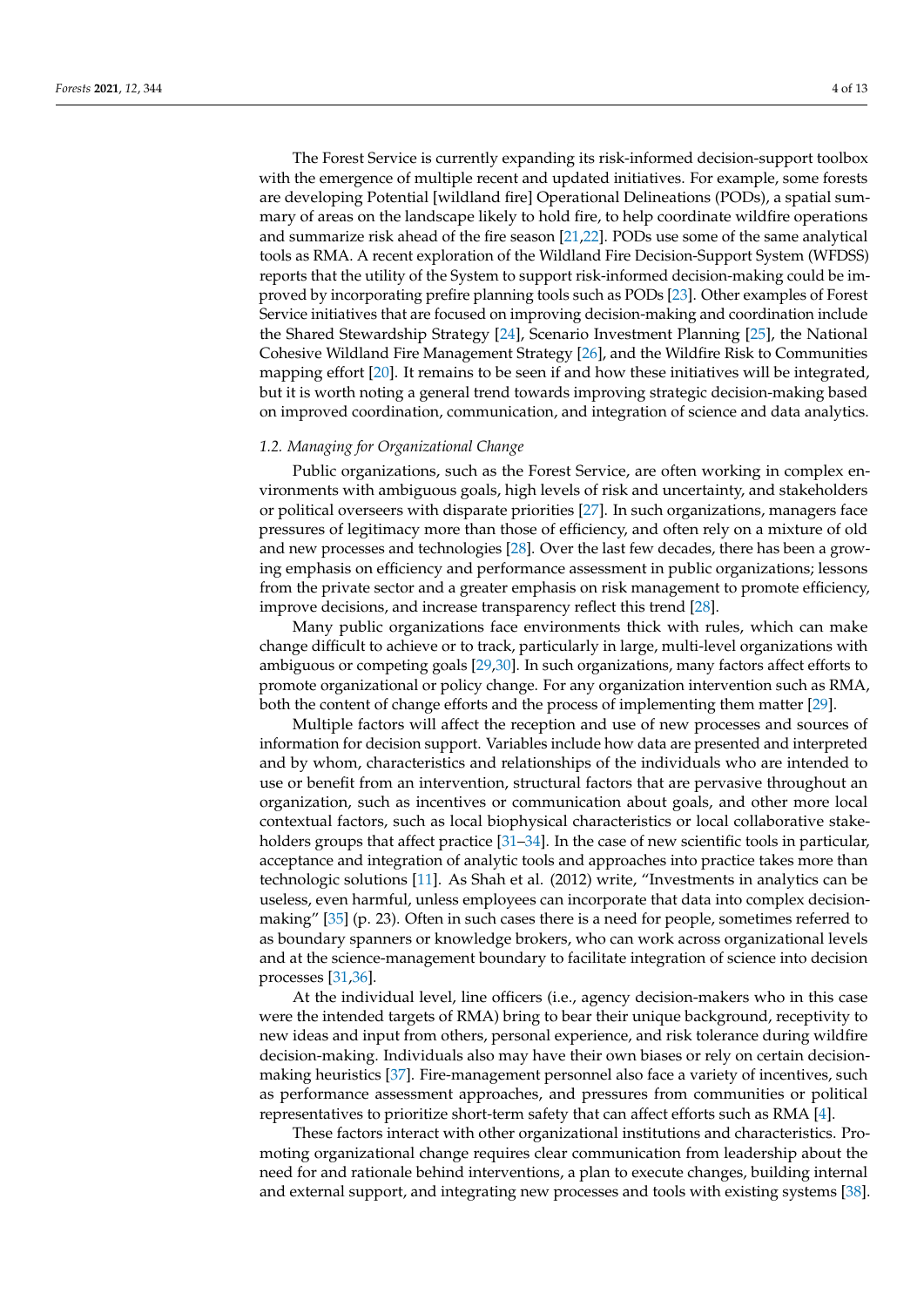A lack of resource availability and a perceived lack of internal support can disincentivize line officers to embrace changes and, in the context of fire management, to manage for longterm land and resource objectives [\[39\]](#page-12-5). Existing networks and relationships, incentives, training opportunities, and team dynamics also affect how interventions are used [\[30](#page-11-23)[,40\]](#page-12-6).

Local context also matters. In general, effective communication practices among fire managers, partners, and members of the public before and during a fire may create opportunities for more flexible fire-management strategies [\[41\]](#page-12-7). These can be facilitated by prior collaborative efforts. For example, PODs workshops bring together agency staff and partners who use local knowledge and analytical data to consider different firemanagement objectives and options outside of the emergency contexts [\[2\]](#page-10-1). Early research on PODs indicates they have potential to support improved communication and more flexible fire response options in some places [\[22\]](#page-11-15). Local biophysical characteristics also matter, as some landscapes may present more opportunities for safe engagement with fire or for allowing fire to burn to meet resource objectives.

## *1.3. Summary and Research Questions*

With these factors in mind, we conducted this research to understand the perceived value of RMA and various factors that affected its use during incident management. Specifically, we asked: (1) What was the perceived value of RMA according to the line officers who received it? In addition, (2) What factors affected how RMA was received and used during wildland fire events? As an effort to use data analytics and risk management approaches to improve wildland fire decision-making, this research is important for revealing the complexities of embracing risk management, specifically in the context of US federal fire management, but also in other similar fire management or emergency management contexts. It has value for the literature on managing change in public organizations, with a specific investigation into the context of fire management.

## **2. Materials and Methods**

We conducted a qualitative research study, using semi-structured interviews, during the summer of 2019. This is an appropriate methodology for investigating questions about nuanced and interrelated contextual factors about specific cases or topics, particularly in cases like this, when the research topic is relatively new and unexplored. Qualitative work is not meant to create generalizable data about trends, although it can set the stage for future quantitative research, something we address more in our discussion below. Rather, this work was intended to reveal some of the contextualized and interrelated factors that affect wildland fire decision-making and the uptake of a decision-support intervention such as RMA.

We began our work by reviewing the relevant documents accessible from the Forest Service's RMA website [\[15\]](#page-11-8), which provided background information on RMA and documentation for 2017 and 2018 fire incidents that RMA teams supported. We conducted several preliminary informational interviews with RMA designers to provide us with additional background information on the intent of the effort. We then contacted all line officers who received RMA in 2017 and 2018. We conducted semi-structured, confidential phone interviews with 16 line officers who acted as AAs on wildland fire events and received RMA during 2017 and 2018; we identify each interviewee in our findings with a unique number after interview excerpts. Our interviewee sample represented line officers from about half of the 27 onsite RMA fires during these years. Semi-structured interviewing relies on an interview guide, with a list of questions to ask all interviewees, but it also allows for flexibility to discuss topics that emerge during the interview and are of particular relevance for that interviewee. Interviews ranged from approximately 30–75 min. All interviews were recorded and transcribed by a third-party transcription service (Rev.com). Towards the end of our interviews, we approached saturation regarding our research questions and were not hearing substantially new information.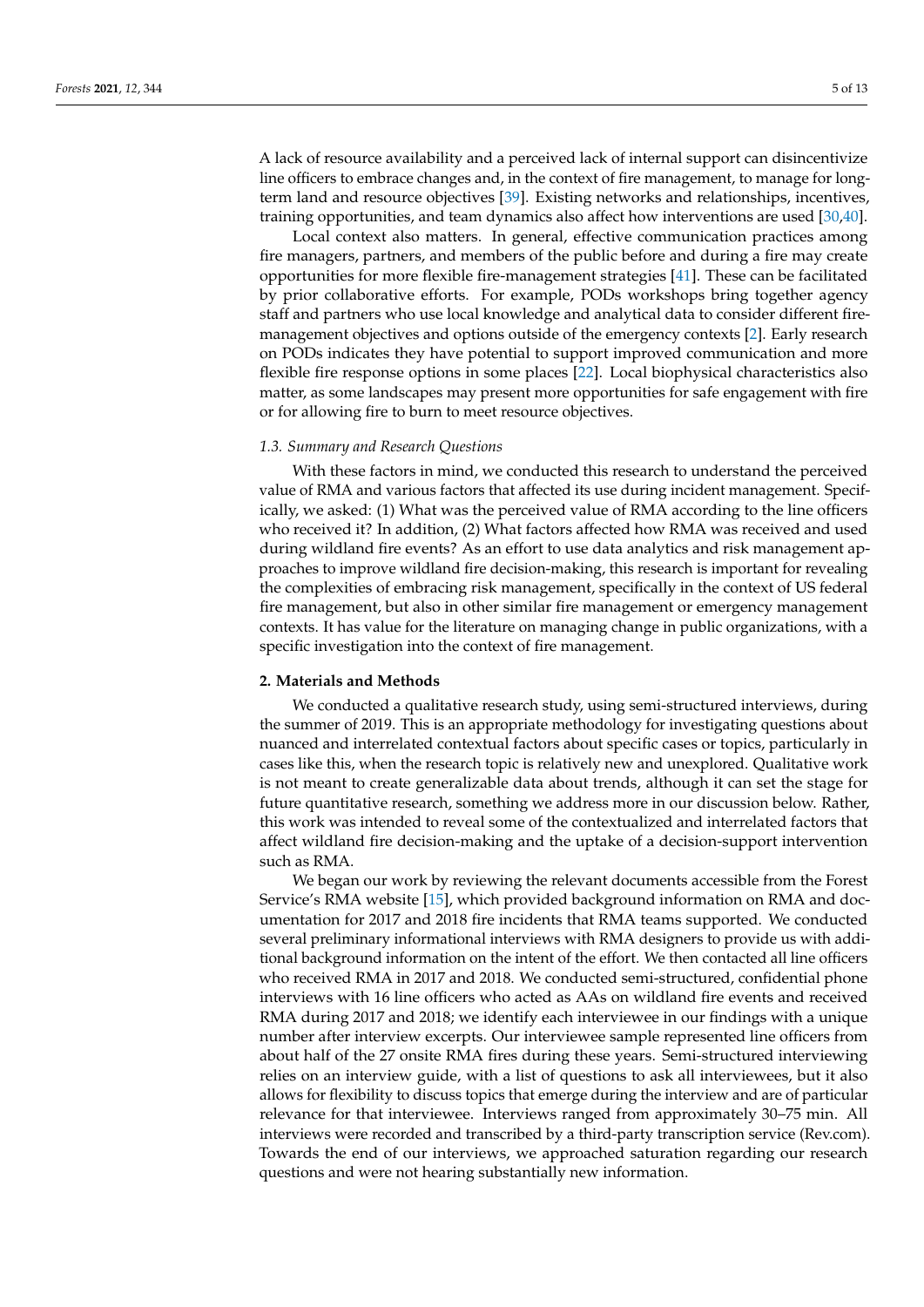We then used Dedoose, a qualitative and mixed methods analysis software program, to assign codes to segments of text. Coding is a social science process for analyzing text that allowed us to identify themes in our interviews, collate excerpts for these themes across many interviews, and then analyze our findings across hundreds of pages of interview text. We began with large, overarching themes based on our questions (e.g., "perceived value" of RMA), and then we coded for emergent sub-themes in these categories (e.g., under "perceived value," themes such as "increased likelihood of success," "improved communication," or "mentoring" emerged). We also coded for contextual factors that would affect the use of RMA, based on our literature review, inductively building subthemes (e.g., "leadership," "incentives," "local politics," and "biophysical conditions") as we analyzed our data. The role of risk-related decision heuristics emerged as a third major thematic area in our data that we coded for. Our coding approach allowed us to analyze and organize data related to our research questions, with themes informed by the theoretical literature, while also identifying emergent themes that we may not have expected. Although we focus on our line officer interviewees in this paper, we also conducted interviews with those who delivered RMA and other fire-management personnel on several fires; more information on those data is available in [\[42\]](#page-12-8).

## **3. Results**

## *3.1. What Was the Perceived Value of RMA to the Line Officers Who Received It?*

Most line officers interviewed believed that RMA augmented their capacity to analyze strategic alternatives. In particular, line officers often valued the discussions during incident response that were facilitated by RMA teams and informed by RMA analytical products (e.g., maps of suppression difficulty, evacuation maps, and tools to track fire retardant drops from planes). Line officers especially valued the products that allowed them to consider a variety of values at risk and tradeoffs among different strategies in a structured, communicable format. As one line officer explained, "Those deliberate conversations about what truly are the values at risk—that is what I took away from RMAT" (4). Another explained, "[The RMA process] outlines those tools that we can use to look at the situation differently. It's those tools as well as the process . . . that dialogue and being able to lay out all of those values on the table so that you can talk about them together (6)." A couple line officers noted that as fire management becomes more complex, with large numbers of fires burning at once, limited resources, and multiple jurisdictions involved in wildfire management, each jurisdiction may prioritize different values at risk. RMA, these people said, offered a big-picture perspective for strategically working through these complexities and managing risk and resource use.

About half of the line officers described how they valued the depth and abundance of experienced line officers arriving on the scene with RMA, while also recognizing how that particular model of assistance would not be sustainable in the long run. Interviewees discussed how sharing knowledge, experience, and ideas with experienced lined officers proved worthwhile for building confidence in decisions and providing real-time learning opportunities. Several interview participants highlighted the importance of this exercise for those less-experienced line officers; especially on complex incidents, line officers could confirm their thinking with more experienced people on the RMA team. Several line officers said this also provided them with a sense of political support within the agency for their decisions on wildfire, in light of the seniority of some of the RMA team members. One line officer explained, "Our decisions now have even larger ramifications potentially, and it's wise to [have] another experienced forest supervisor, [agency administrator], and the technical folks that you can get advice and information from to help make better decisions" (3). Another person said, "Having RMA [teams] be there is an insurance policy, because [Washington] DC and the leadership back there, they really rely on us out in the field to figure this stuff out. But when you start spending hundreds of millions of dollars on one fire, there's a lot of questions that get asked . . . . It's an insurance policy that you're making good decisions" (15).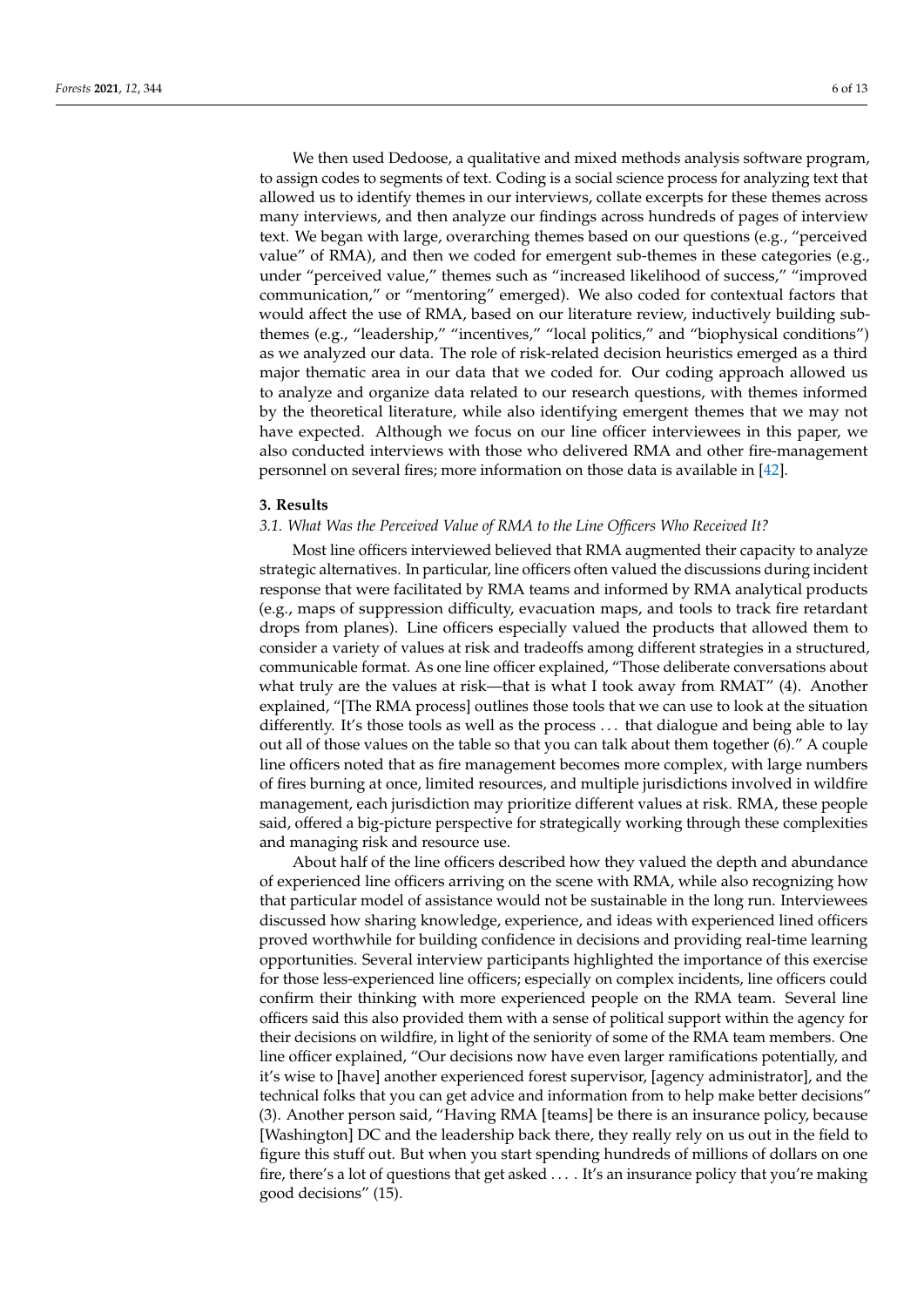Most interviewees said that RMA teams provided evidence to support line officers' decisions, but they did not say that the RMA information or process changed their decisions. Instead, line officers referenced the validation of decisions that were already made, resulting in line officers feeling increased confidence in their decisions. One line officer mentioned, "RMA(T) gives you a high degree of confidence that your decisions are sound. When you reach a decision, you are confident it's the right one given the circumstances (2)." Another stated, "We were already well on our way. It was more of a validation, but it brought up the main concerns (12)." A few line officers perceived the RMA team's role in validating decisions as redundant, particularly from the perspective of fire staff, and also said that when RMA teams arrived after decisions had been made in the WFDSS, it was difficult to change course. For example, one interviewee said, "The timing could not have been worse . . . . It made for a very stressful situation working with RMAT . . . . Once you've already gone down that path as an agency, your buy-in is pretty high in what you've set forth in that decision" (16). A few line officers said that the dynamics of having RMA come after decisions had been made led them to feel second-guessed.

About half of line officers appreciated the platform RMA provided for a transparent and open discussion with local partners, while a few other interviewees said this was not useful because partners ranked values at risk differently. A few interviewees mentioned the value of RMA tools to facilitate discussions with land managers from other jurisdictions or internally within the agency, whether it was explaining to regional office leadership the rationale behind decisions or working more closely with incident commanders to decide on incident tactics. For example, people stated:

"I brought in my partners to listen to all of the presentations that were given by RMAT because my partners had all this mistrust. When I'm talking partners, I'm talking county commissioners, tribal reps, environmental leaders, industry leaders . . . . They all got to see [RMA data] in real time—they were in the room. That helped bridge this gap of mistrust, and it set the tone for the rest of the summer (15)."

"The challenge is all politics are local. Being able to use fire for resource benefit is really about having that conversation in a very deep way with partners, communities, well ahead of smoke in the air. RMAT can give you some intel and tools and rationale to do so (4)."

"The discussions we had with the [incident commanders] were shaped by knowledge we gained from the RMAT around what that longer-term strategy needed to be (8)."

A couple line officers thought some of the RMA tools, such as the trade-off analyses, were subjective in nature. These line officers said that some RMA products relied on too many assumptions and did not accurately reflect on-the-ground or present conditions, raising questions about the value of local and experiential knowledge versus the offered data analytics from RMA teams. For instance, one line officer described an incident in which emergency and evacuation data were presented by RMA teams that did not account for current conditions. They said: "The material was not [what were] actually the on-theground conditions. When you're wrapped up in the analytics, you miss the real world, real-time information, adding risk to the situation (13)."

# *3.2. What Individual, Organizational, and Other Local Factors Affected How Risk Management Assistance Was Used during Wildland Fire Events?*

At the individual level, about half of interviewees cited individual line officer personality as a major component that affected receptivity to RMA. Some line officers described their openness to mentoring and science, and to incorporating more refined analytics such as RMA products into fire-management decisions. An interviewee said, "It's an individual thing. I think you have to have folks to welcome outside opinions and who are open to that and aren't offended by someone coming in and feel like their toes are being stepped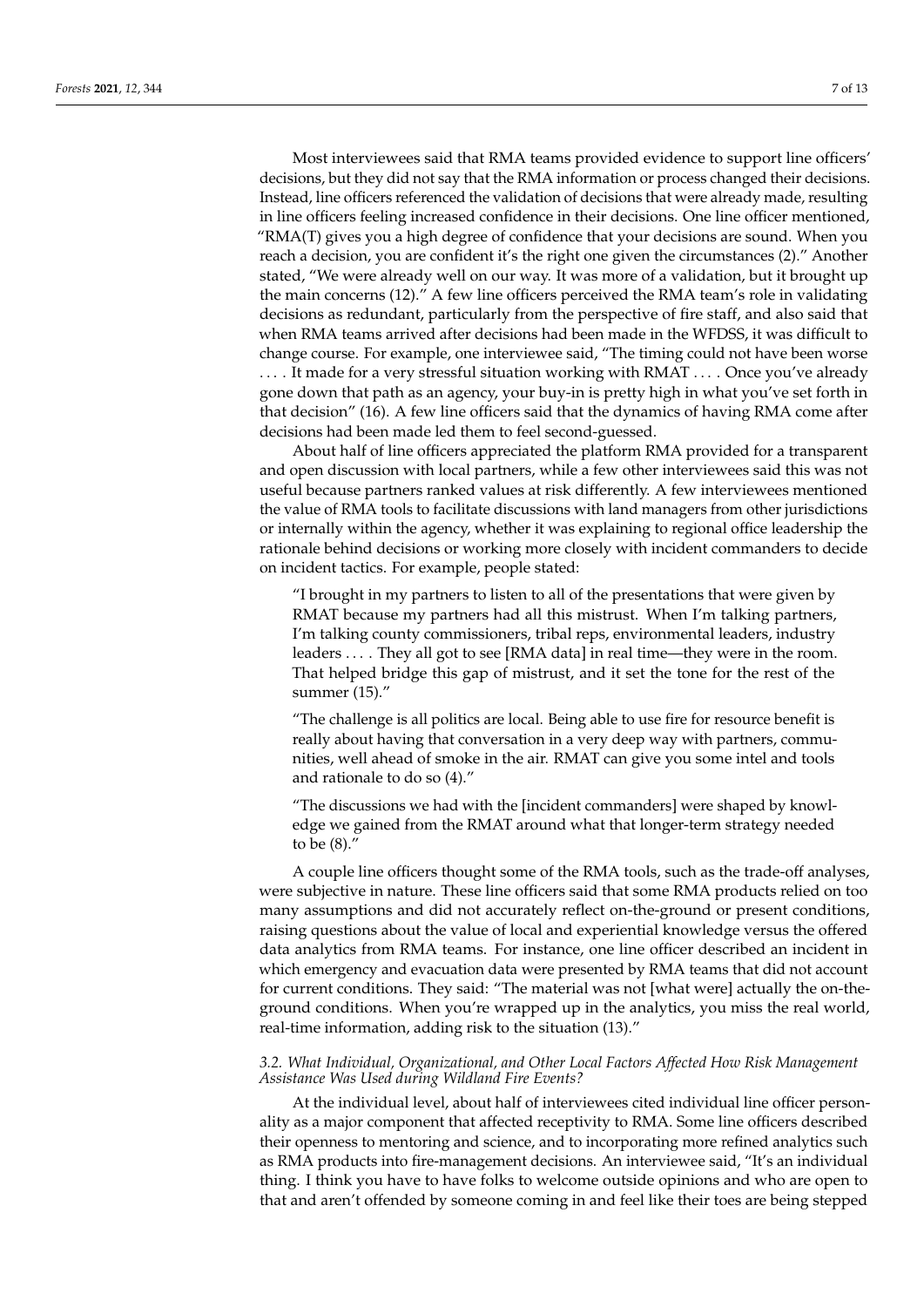on" (5). Another said, "For my personality type, I'm always a student. I know I don't know everything. It was great for me to have a candid conversation, one on one with [an experienced line officer]" (15).

About half of interviewees also said that knowing about RMA before the season started or knowing someone personally on the team made them more comfortable with RMA. Although there was not agreement about this, some interviewees perceived RMA as relatively more beneficial for line officers with less fire experience and for more complex fires. For instance, one interviewee stated: "RMAT is a great tool, but not for all fires, and not for all agency administrators . . . . It's good to bring [RMA] in occasionally with experienced [AAs] because it does get you to think differently, but I don't think it should be all the time. . . . RMAT is good in the right circumstances and for the right agency administrator" (16).

At the organizational or inter-organizational level, several line officers said a complicating factor is that there are different opinions among fire-management personnel about acceptable levels of risk to firefighters to protect homes or other values. A line officer said, "At the end of the day, the meat of the conversation is what's that level of risk we're willing to put our folks at in order to protect that value?" (6). In addition to different understandings of risk and resource values, a few interviewees said different agencies have different thresholds with the level of risk they are willing to take for certain values at risk. Essentially, there is a spectrum of how aggressively firefighters will attack a fire depending on the agency, team, and conditions. Some noted that the Forest Service is relatively more supportive of using fire to achieve resource benefits compared to state fire-management agencies also involved in fire response. To address this issue, interviewees suggested that a next step could be better risk management training within the agency and improved communication about efforts such as RMA across agencies, which is important when multiple agencies are involved in managing a complex fire.

Another question that arose for our interviewees was whether agency decision-makers felt they could objectively consider a range of actions. A couple of individuals said there is support within the Forest Service for using indirect approaches to fire management, but this can vary across regions. A few interviewees noted they would not necessarily have as much access to resources if they chose indirect approaches, particularly if those tactics did not go as planned. Another line officer explained, "If someone gets hurt when they're suppressing . . . they were doing their job and putting the fire out, so it's okay. If I made a decision to back folks off to the ridge lines and manage risk or manage a fire for resource objectives and somebody gets hurt, that's my fault because I chose to do this other action" (1).

A few interviewees described the influence of local political dynamics, which they said complicate the RMA approach to objectively looking at different fire-management strategies. One interviewee explained, "It's much easier to talk to your community and your politicians . . . and say, 'You know what? We did everything we could to put that fire out. It's not our fault that it got big . . . .' When we have those less obvious options for managing a fire for a resource objective or managing a fire with reduced risk to firefighters, like choosing to do something other than a really aggressive initial attack, it's a lot harder to communicate that to the public and not feel like you're going to get shot" (1). Another interviewee elaborated on this and noted that local history and partner relationships also interact with these dynamics. This interviewee stated, "I would say it depends on the agency administrator at what their relationship is with those local folks . . . , what the history of fire is in that area ..., and ... how that agency administrator communicates the thought process to those—it doesn't even have to be elected officials—it can be informal community leaders, because that can often times change perception or change what's possible" (6).

A few interviewees also said that options are limited by local biophysical conditions and past fire experiences. They said in communities that have faced a lot of fire or where fire management has gone poorly in the past, they must choose more aggressive strategies.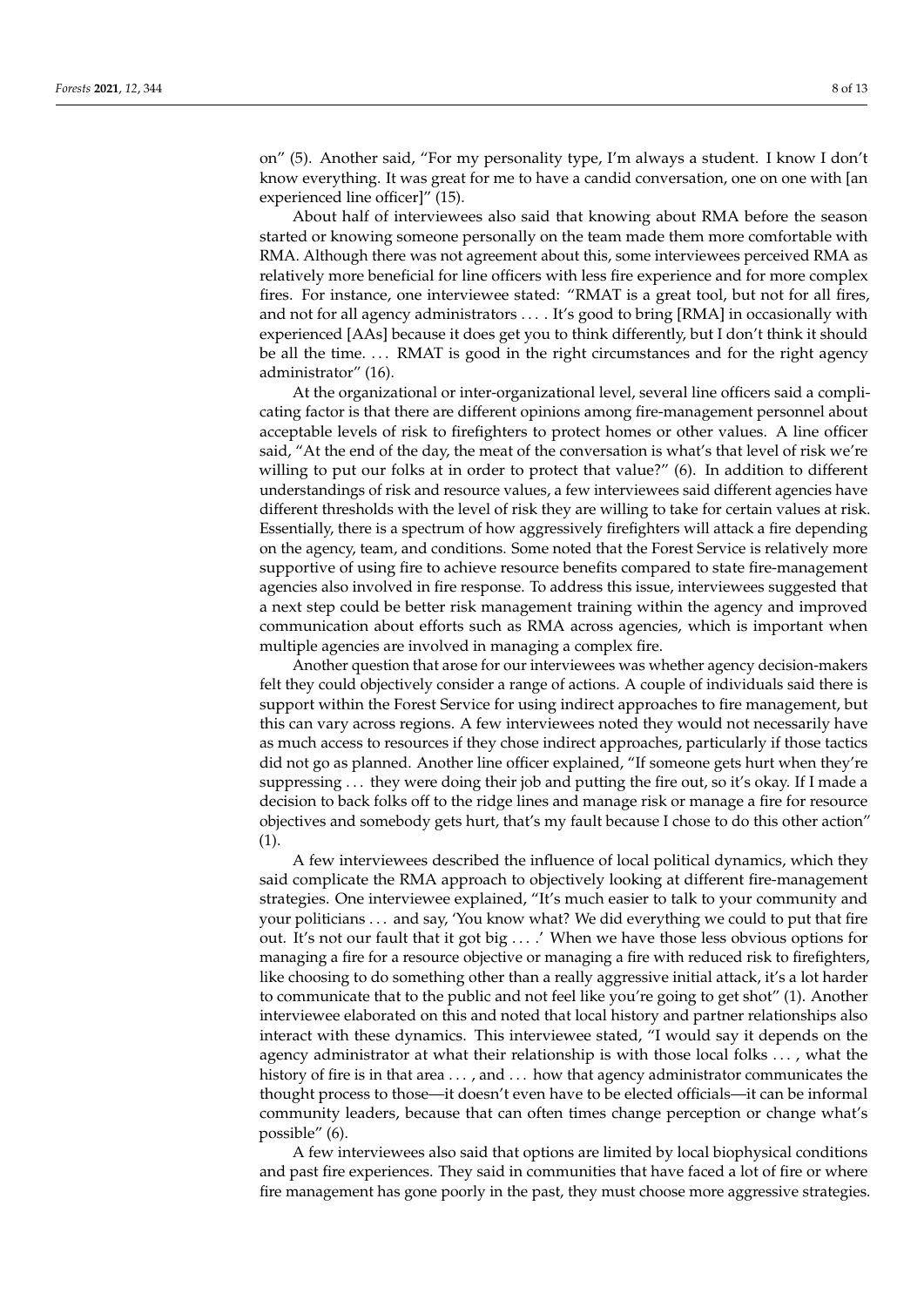One interviewee explained, "It feels like here, that if we don't catch something in initial attack, then we're dealing with it until it's a season-ending event sort of thing . . . . the way that things align with topography and weather and history here . . . there's definitely local factors that can influence [your decisions] ... . We've had large fires four out of the past five years here. And I think those kinds of things, both from the public and from an internal sort of sense, kind of influence decisions" (10).

Interviewees said that introducing RMA principles pre-season could mitigate tensions and stress associated with the team arriving during a fire. A few interviewees said that PODs processes can incorporate some of the pre-season work to integrate RMA principles. In their own words, interviewees said: "It doesn't feel like the right time and place to be trying out new things. Stressful environments are not where we do our best learning . . . . I felt that this was something we should be trained on and teaching in the sand table exercise, not the day that the fire is actually burning" (14). Another interviewee explained, "We have thought that some of the tools and the mapping would be helpful in sort of pre-season planning to really understand . . . what our strategy might be, whether it [would] be planning future vegetation treatments or what roads would make good fire breaks" (9).

In reference to the concern about a lack of local knowledge, some interviewees said the future of RMA requires having RMA-type analytical capacity available through personnel at the regional or forest level. As some explained, in certain instances, "Line officers as well as [fire-management officers] kind of scoffed at the idea of an outsider coming in to tell you what was best for your forest" (7). Another interviewee said, "I think it would be good to have that kind of skillset ideally on each forest . . . . It's nice to have that skillset more locally because they have that local knowledge, and they understand a little bit more of what we're getting at" (1).

## **4. Discussion**

Our two research questions focused on the perceived value of RMA from the perspective of the line officers who received it, and the factors that affected how line officers used RMA on various fires. Our data set included interviews with line officers who received RMA in person in 2017 or 2018. These findings should be understood in this context, as these were the first two years of RMA, which continues to be offered remotely.

The primary goal of RMA was to support line officers in using risk management approaches and data analytics as they considered how to deploy resources and engage a fire. Our interviewees did not indicate that these tools changed how they responded to incidents. Instead, our primary finding was that RMA increased line officers' ability to communicate the rationale underlying their decisions more clearly and transparently to their colleagues and partners, although not everyone felt this way. This has value given the complexity of demands managers face in public organizations, particularly in the context of fire management, where they face pressures for efficient resource use and also must respond to divergent stakeholder interests [\[4\]](#page-10-3). In such situations, transparency and rationale communication can be valuable, as it is impossible to satisfy all stakeholders and the legitimacy of decisions is always under scrutiny [\[28\]](#page-11-21).

Both the organizational change management literature and the literature on integrating data into decision-making indicate that to use new information and processes effectively, people need to understand the rationale behind new analytical tools and be able to integrate them into existing processes and decision-support systems; another important factor is building internal and external support for and understanding of processes [\[38\]](#page-12-4). These factors support our conclusion, based on our research, that if RMA is to continue it will be particularly important for leaders to explain the rationale behind it, introduce tools pre-season so people are familiar with how to use them, and work to integrate them into existing processes such as WFDSS. Responses to RMA also will continue to vary based on the experience and receptivity of the individual line officers engaging with it, as all change initiatives are met with a mix of people who embrace change or resist it at the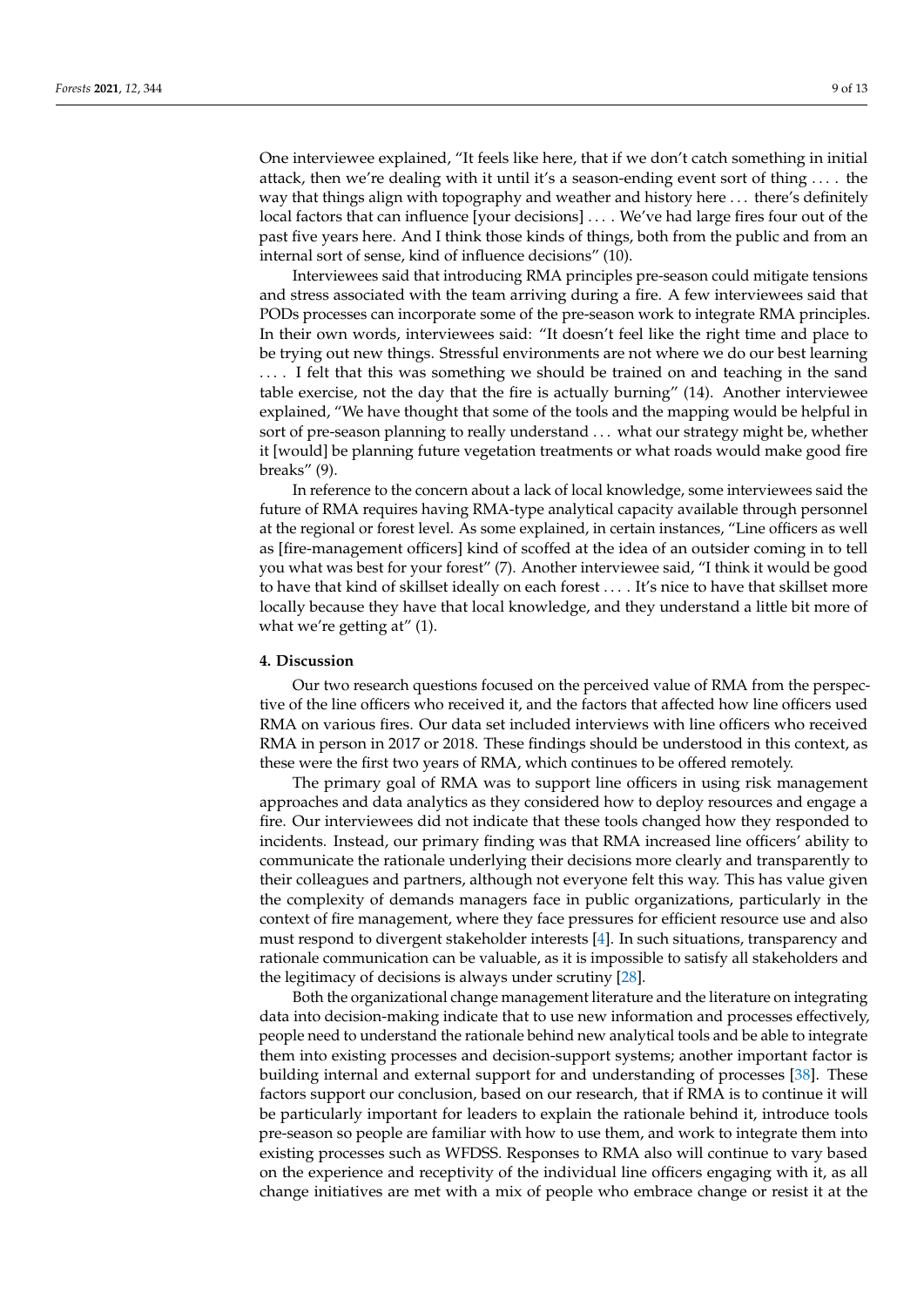outset. Attention will also need to be paid to how RMA affects others' identities, roles, and receptivity if it is to be successful [\[43\]](#page-12-9). This is particularly relevant in the case of RMA, which was meant to elevate, and therefore change, the role of line officers vis-a-vis incident commanders.

Our interviewees emphasized that not all agencies will share the same fire-management objectives and priorities. RMA may support improved communication in this context, but this will be an ongoing tension to navigate, given that personnel from multiple agencies are typically involved in managing and responding to a fire. In the face of increasingly complex fires crossing multiple jurisdictions, where command of a fire may be shared jointly across AAs from different land management agencies, RMA tools will need to be introduced and potentially become a shared approach used by the interagency firemanagement community. Interviewees also said that local factors, such as topography, forest type, and history of fire, as well as political support from local agencies, stakeholders, and political representatives all affect how an agency administrator responds to a fire event and the range of options they consider. Considering these factors, efforts to implement RMA approaches will need to be context-specific [\[30\]](#page-11-23).

RMA brings scientific data into the fire-management context, where interviewees described local relationships and tacit and experimental knowledge are highly valued. Our interviewees generally said that RMA data analytics were useful, particularly during the 2018 fire season, when line officers had pre-season exposure to the information being presented to them and how to use it. In cases where new scientific information is being presented, trainings to support understanding of complex information and connect scientists and managers are important facilitators of successful change [\[38,](#page-12-4)[44\]](#page-12-10). In particular, we suggest that understanding complex information, such as the outputs generated from machine-learning algorithms that underlie some of the RMA data analytics [\[17\]](#page-11-10), will likely require conversation and relationship-building with scientists to understand the nature of the information outside of the emergency management context. In addition, knowledge brokers who have relationships at multiple levels and in different communities throughout an agency are important for helping people understand how to integrate different knowledge types [\[31](#page-11-24)[,36\]](#page-12-2).

We also consistently heard about the potential value of embedding knowledge of RMA with people locally who have relationships with local fire personnel and line officers. After the work we completed for this article, we conducted a small case study on a 2019 fire where RMA was used remotely [\[42\]](#page-12-8). On this fire, fire-management personnel from the national forest where the fire was located had experience with RMA tools and processes. They were able to access RMA data analytics remotely from those in the scientific community who develop the RMA analytics. The local staff members were then able to present those tools and run RMA processes, such as trade-off analyses. This type of approach, where local staff who are familiar with RMA integrate it into the incident management context, is how RMA likely will be used going forward. Future research should investigate the efficacy of this approach.

A final factor we observed is the bias that several line officers discussed with us towards aggressive attack and using all available resources to stop a fire. This exists in tension with the goal of RMA to consider whether and how to use resources effectively and with the greatest chance of success. It also runs counter to the Forest Service's stated interest in returning fire to fire-prone landscapes when possible [\[4\]](#page-10-3). In any fire-management situation, line officers balance several personal risks to their own careers and local relationships, given that they, and not external support staff or incident management teams, are the ones who continue to work in leadership roles in the places where they manage fires. In other words, line officers are balancing professional considerations, social pressures, and political pressures in addition to the array of personnel and land management considerations during any fire incident. If these factors are not explicitly incorporated into decision-making discussions, this compromises the ability to understand how RMA is used.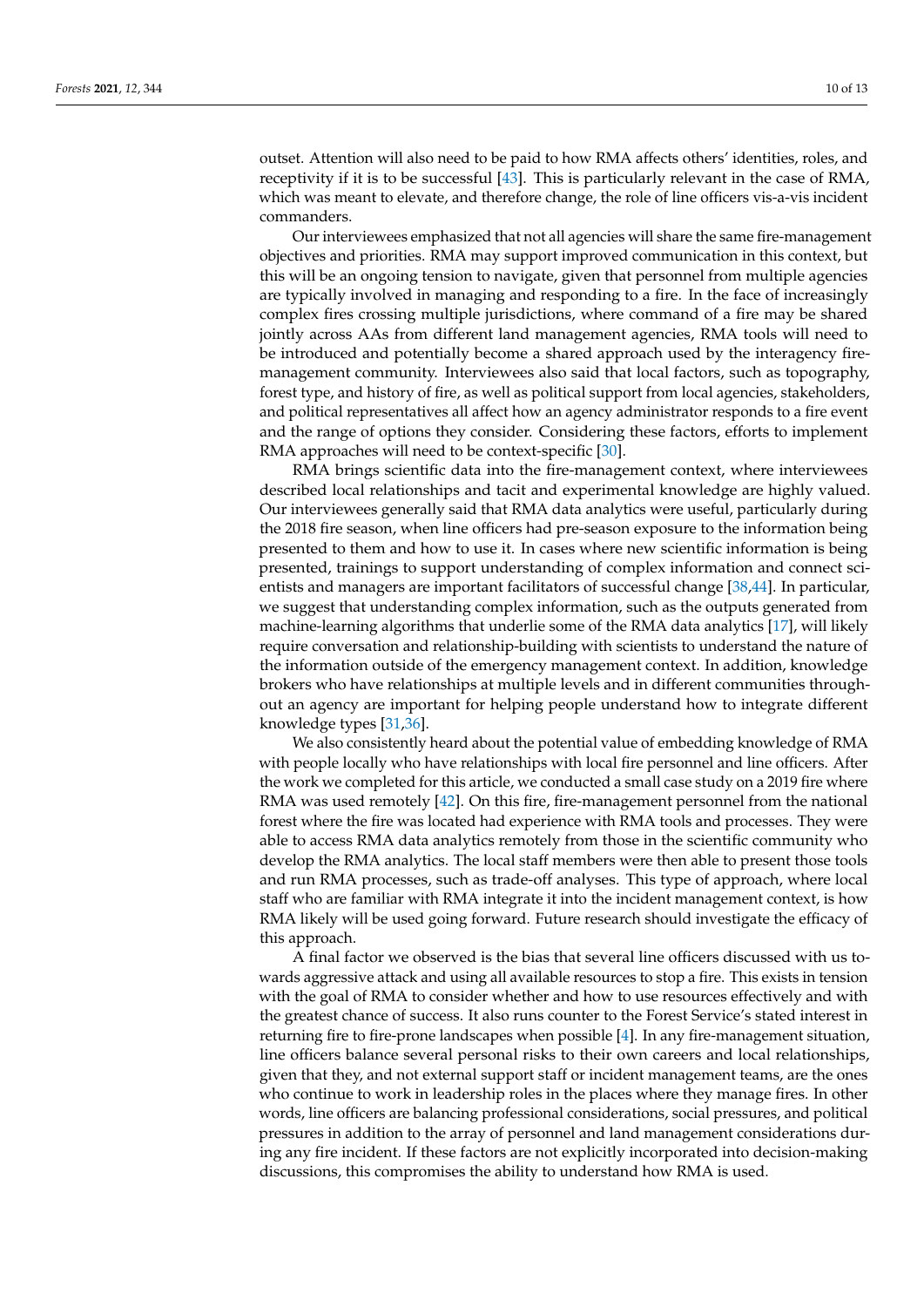# **5. Conclusions**

This study has value in building an early understanding of RMA as an organizational intervention that may be in place for multiple years. It also provides a window into incident management dynamics, where more research is needed. At the same time, our study has several limitations. Interviewees said they had difficulty remembering details of fires more than a year back. We also recognize every fire and management context are different, and we were working with a small sample size and perspectives from line officers only. A larger dataset over a longer period of time will be necessary to understand how RMA impacts fire management. We recommend if RMA continues that researchers work with the Forest Service to construct a survey instrument to track progress going forward. This should be built with individuals who have expertise in survey design, organizational change theory, and science translation in management contexts. Such a survey could continue to track decision biases generally, the effects of leadership, team dynamics, pre-season exposure to science, or differences in viewpoints between AAs and incident management teams and how these affect the use of RMA. We also would recommend research into the preconditions (e.g., exposure to RMA, past experience with fires or RMA, the development of PODs, relationships with scientists involved in developing RMA, or professional background) that affect the use of RMA. Tracking the perceived utility and long-term effects of RMA on decisions would be valuable and require a larger dataset. Such efforts will have value for supporting more effective decision-making in fire management and augmenting our understanding of organizational change initiatives in the context of emergency response.

**Author Contributions:** Conceptualization, C.A.S. and L.F.M.; methodology, C.A.S. and L.F.M.; investigation and analysis, all authors, led by L.F.M.; writing, all authors, led by C.A.S.; project administration and funding acquisition, C.A.S. All authors have read and agreed to the published version of the manuscript.

Funding: Funding for this project was provided by the US Forest Service Rocky Mountain Research Station.

**Institutional Review Board Statement:** Informed consent was obtained from all subjects involved in the study. The study was conducted in accordance with the Declaration of Helsinki, and the protocol was approved by the Institutional Review Board of Colorado State University (protocol ID 19-8698H, 05/03/2019).

**Data Availability Statement:** Data for this study are confidential and not publicly archived.

**Acknowledgments:** We thank the RMA leadership team for their support throughout this project and particularly to Dave Calkin, Becki Heath, and Jane Darnell for welcoming this external review of RMA. We also thank the interview participants for taking the time to share their perspectives with us.

**Conflicts of Interest:** The authors declare no conflict of interest but acknowledge input from funders in determining research objectives and design.

## **References**

- <span id="page-10-0"></span>1. Calkin, D.E.; Cohen, J.D.; Finney, M.A.; Thompson, M.P. How risk management can prevent future wildfire disasters in the wildland-urban interface. *Proc. Natl. Acad. Sci. USA* **2014**, *111*, 746–751. [\[CrossRef\]](http://doi.org/10.1073/pnas.1315088111) [\[PubMed\]](http://www.ncbi.nlm.nih.gov/pubmed/24344292)
- <span id="page-10-1"></span>2. Thompson, M.P.; MacGregor, D.G.; Dunn, C.J.; Calkin, D.E.; Phipps, J. Rethinking the wildland fire management system. *J. Forest* **2018**, *116*, 382–390. [\[CrossRef\]](http://doi.org/10.1093/jofore/fvy020)
- <span id="page-10-2"></span>3. Wildland Fire Leadership Council (WFLC). *A National Cohesive Wildland Fire Management Strategy*; US Department of Interior and US Department of Agriculture: Washington, DC, USA, 2014. Available online: [https://www.forestsandrangelands.gov/](https://www.forestsandrangelands.gov/documents/strategy/reports/1_CohesiveStrategy03172011.pdf) [documents/strategy/reports/1\\_CohesiveStrategy03172011.pdf](https://www.forestsandrangelands.gov/documents/strategy/reports/1_CohesiveStrategy03172011.pdf) (accessed on 6 January 2021).
- <span id="page-10-3"></span>4. Schultz, C.A.; Thompson, M.P.; McCaffrey, S.M. Forest Service fire management and the elusiveness of change. *Fire Ecol.* **2019**, *15*, 1–15. [\[CrossRef\]](http://doi.org/10.1186/s42408-019-0028-x)
- <span id="page-10-4"></span>5. Calkin, D.E.; Thompson, M.P.; Finney, M.A. Negative consequences of positive feedbacks in US wildfire management. *Forest Ecosyst.* **2015**, *2*, 1–10. [\[CrossRef\]](http://doi.org/10.1186/s40663-015-0033-8)
- <span id="page-10-5"></span>6. Stephens, S.L.; Collins, B.M.; Biber, E.; Fulé, P.Z. US federal fire and forest policy: Emphasizing resilience in dry forests. *Ecosphere* **2016**, *7*, 1–19. [\[CrossRef\]](http://doi.org/10.1002/ecs2.1584)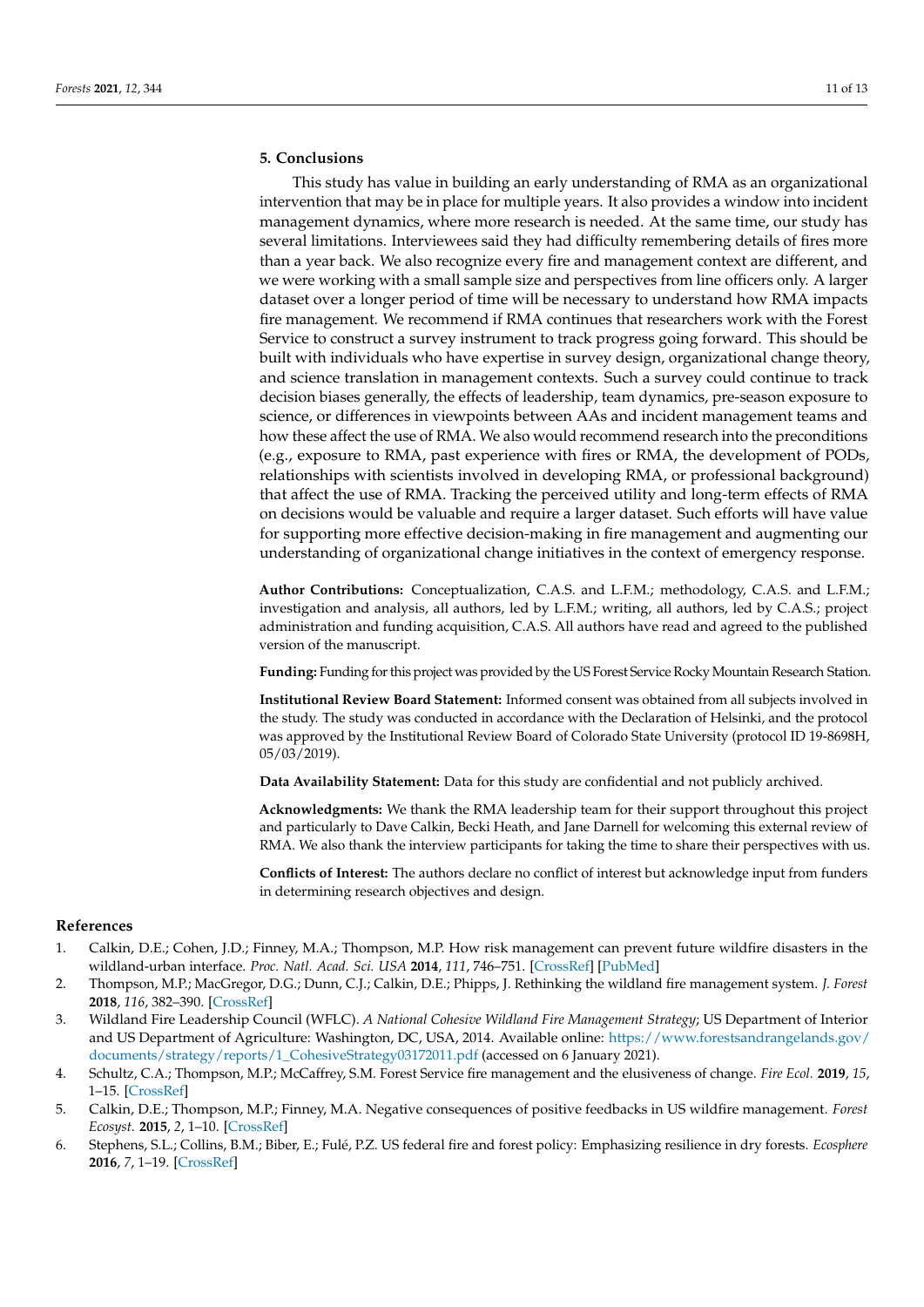- <span id="page-11-0"></span>7. US Forest Service. *The Rising Cost of Wildfire Operations: Effects on the Forest Service's Non-fire Work*; USDA Forest Service: Washington, DC, USA, 2015. Available online: <https://www.fs.usda.gov/sites/default/files/2015-Rising-Cost-Wildfire-Operations.pdf> (accessed on 11 January 2021).
- <span id="page-11-1"></span>8. Hoover, K. Federal Wildfire management: Ten-Year Funding Trends and Issues (FY2011–FY2020). In *LexisNexis® Congressional Research Digital Collection R46583*; US Congressional Research Service (CRS): Washington, DC, USA, 2020.
- <span id="page-11-2"></span>9. Tidwell, T. The Human Dimensions of Safety in the Wildland Fire Environment. In Proceedings of the International Wildland Fire Safety Summit, Washington, DC, USA, 23 April 2015; Available online: [https://www.fs.usda.gov/speeches/human-dimension](https://www.fs.usda.gov/speeches/human-dimension-safety-wildland-fire-environment)[safety-wildland-fire-environment](https://www.fs.usda.gov/speeches/human-dimension-safety-wildland-fire-environment) (accessed on 16 December 2020).
- <span id="page-11-3"></span>10. Stratton, R.D. The path to strategic wildland fire management planning. *Wildfire* **2020**, *29*, 24–31.
- <span id="page-11-4"></span>11. Thompson, M.P.; Wei, Y.; Calkin, D.E.; O'Connor, C.D.; Dunn, C.J.; Anderson, N.M.; Hogland, J.S. Risk management and analytics in wildfire response. *Curr. For. Rep.* **2019**, *5*, 226–239. [\[CrossRef\]](http://doi.org/10.1007/s40725-019-00101-7)
- <span id="page-11-5"></span>12. Thompson, M.P.; MacGregor, D.G.; Calkin, D.E. *Risk Management: Core Principles and Practices, and Their Relevance to Wildland Fire*; General Technical Report RMRS-GTR-350; US Department of Agriculture, Forest Service, Rocky Mountain Research Station: Fort Collins, CO, USA, 2016.
- <span id="page-11-6"></span>13. Dunn, C.J.; Calkin, D.E.; Thompson, M.P. Towards enhanced risk management: Planning, decision making and monitoring of US wildfire response. *Int. J. Wildland Fire* **2017**, *26*, 551–556. [\[CrossRef\]](http://doi.org/10.1071/WF17089)
- <span id="page-11-7"></span>14. Tidwell, T. Questions for the Century to Come. In Proceedings of the A Century of Wildland Fire Research Workshop, Washington, DC, USA, 27 March 2017; Available online: <https://www.fs.usda.gov/speeches/questions-century-come> (accessed on 16 December 2020).
- <span id="page-11-8"></span>15. Risk Management Assistance. Available online: <https://wfmrda.nwcg.gov/RMA> (accessed on 11 January 2021).
- <span id="page-11-9"></span>16. O'Connor, C.D.; Calkin, D.E.; Thompson, M.P. An empirical machine learning method for predicting potential fire control locations for pre-fire planning and operational fire management. *Int. J. Wildland Fire* **2017**, *26*, 587–597. [\[CrossRef\]](http://doi.org/10.1071/WF16135)
- <span id="page-11-10"></span>17. O'Connor, C.D.; Thompson, M.P.; Rodríguez y Silva, F. Getting ahead of the wildfire problem: Quantifying and mapping management challenges and opportunities. *Geosciences* **2016**, *6*, 35. [\[CrossRef\]](http://doi.org/10.3390/geosciences6030035)
- <span id="page-11-11"></span>18. Dunn, C.J.; O'Connor, C.D.; Reilly, M.J.; Calkin, D.E.; Thompson, M.P. Spatial and temporal assessment of responder exposure to snag hazards in post-fire environments. *For. Ecol. Manag.* **2019**, *441*, 202–214. [\[CrossRef\]](http://doi.org/10.1016/j.foreco.2019.03.035)
- <span id="page-11-12"></span>19. Stratton, R.D. Use of FSPro and a quantitative wildfire risk assessment (QWRA) to create exceedance probability curves to aid incident prioritization (S11.8). In Proceedings of the Fire Continuum Conference: Preparing for the Future of Wildland Fire, Missoula, MT, USA, 22 May 2018.
- <span id="page-11-13"></span>20. Scott, J.H.; Gilbertson-Day, J.W.; Moran, C.; Dillon, G.K.; Short, K.C.; Vogler, K.C. *Wildfire Risk to Communities: Spatial Datasets of Landscape-Wide Wildfire Risk Components for the United States*; Forest Service Research Data Archive: Fort Collins, CO, USA, 2020. [\[CrossRef\]](http://doi.org/10.2737/RDS-2020-0016)
- <span id="page-11-14"></span>21. O'Connor, C.D.; Calkin, D.E. Engaging the fire before it starts: A case study from the 2017 Pinal Fire (Arizona). *Wildfire* **2019**, *28*, 14–18.
- <span id="page-11-15"></span>22. Greiner, S.M.; Schultz, C.A.; Kooistra, C. Pre-season fire management planning: The use of Potential Operational Delineations (PODs) to prepare for wildland fire events. *Int. J. Wildland Fire* **2020**, in press. [\[CrossRef\]](http://doi.org/10.1071/WF20124)
- <span id="page-11-16"></span>23. Noble, P.; Paveglio, T.B. Exploring adoption of the wildland fire decision support system: End user perspectives. *J. Forest* **2020**, *118*, 154–171. [\[CrossRef\]](http://doi.org/10.1093/jofore/fvz070)
- <span id="page-11-17"></span>24. US Forest Service. *Toward Shared Stewardship Across Landscapes: An Outcome-Based Investment Strategy*; Forest Service Report FS-118; USDA: Washington DC, USA, 2018. Available online: [https://www.nrcs.usda.gov/wps/PA\\_NRCSConsumption/download?](https://www.nrcs.usda.gov/wps/PA_NRCSConsumption/download?cid=nrcseprd1463885&ext=pdf) [cid=nrcseprd1463885&ext=pdf](https://www.nrcs.usda.gov/wps/PA_NRCSConsumption/download?cid=nrcseprd1463885&ext=pdf) (accessed on 16 December 2020).
- <span id="page-11-18"></span>25. Ager, A.A.; Houtman, R.M.; Day, M.A.; Ringo, C.; Palaiologou, P. Tradeoffs between US national forest harvest targets and fuel management to reduce wildfire transmission to the wildland urban interface. *For. Ecol. Manag.* **2019**, *434*, 99–109. [\[CrossRef\]](http://doi.org/10.1016/j.foreco.2018.12.003)
- <span id="page-11-19"></span>26. Steelman, T.; Nowell, B. Evidence of effectiveness in the Cohesive Strategy: Measuring and improving wildfire response. *Int. J. Wildland Fire* **2019**, *28*, 267–274. [\[CrossRef\]](http://doi.org/10.1071/WF18136)
- <span id="page-11-20"></span>27. Biber, E. Too many things to do: How to deal with the dysfunctions of multiple-goal agencies. *Harv. Envtl. L. Rev.* **2009**, *33*, 1–63. [\[CrossRef\]](http://doi.org/10.2139/ssrn.1090313)
- <span id="page-11-21"></span>28. Fernández-Alles, M.D.L.L.; Llamas-Sánchez, R. The neoinstitutional analysis of change in public services. *J. Chang. Manag.* **2008**, *8*, 3–20. [\[CrossRef\]](http://doi.org/10.1080/14697010801937416)
- <span id="page-11-22"></span>29. Van der Voet, J.; Kuipers, B.S.; Groeneveld, S. Implementing change in public organizations: The relationship between leadership and affective commitment to change in a public sector context. *Public Manag. Rev.* **2016**, *18*, 842–865. [\[CrossRef\]](http://doi.org/10.1080/14719037.2015.1045020)
- <span id="page-11-23"></span>30. Kuipers, B.S.; Higgs, M.; Kickert, W.; Tummers, L.; Grandia, J.; Van der Voet, J. The management of change in public organizations: A literature review. *Public Adm.* **2014**, *92*, 1–20. [\[CrossRef\]](http://doi.org/10.1111/padm.12040)
- <span id="page-11-24"></span>31. Cash, D.W.; Adger, W.N.; Berkes, F.; Garden, P.; Lebel, L.; Olsson, P.; Pritchard, L.; Young, O. Scale and cross-scale dynamics: Governance and information in a multilevel world. *Ecol. Soc.* **2006**, *11*, 1–12. [\[CrossRef\]](http://doi.org/10.5751/ES-01759-110208)
- 32. Steelman, T.A. Implementing innovation: Fostering enduring change. In *Environmental and Natural Resource Governance*; Georgetown University Press: Washington, DC, USA, 2010; pp. 1–24. [\[CrossRef\]](http://doi.org/10.1007/s10668-014-9572-3)
- 33. Moseley, C.; Charnley, S. Understanding micro-processes of institutionalization: Stewardship contracting and national forest management. *Policy Sci.* **2014**, *47*, 69–98. [\[CrossRef\]](http://doi.org/10.1007/s11077-013-9190-1)